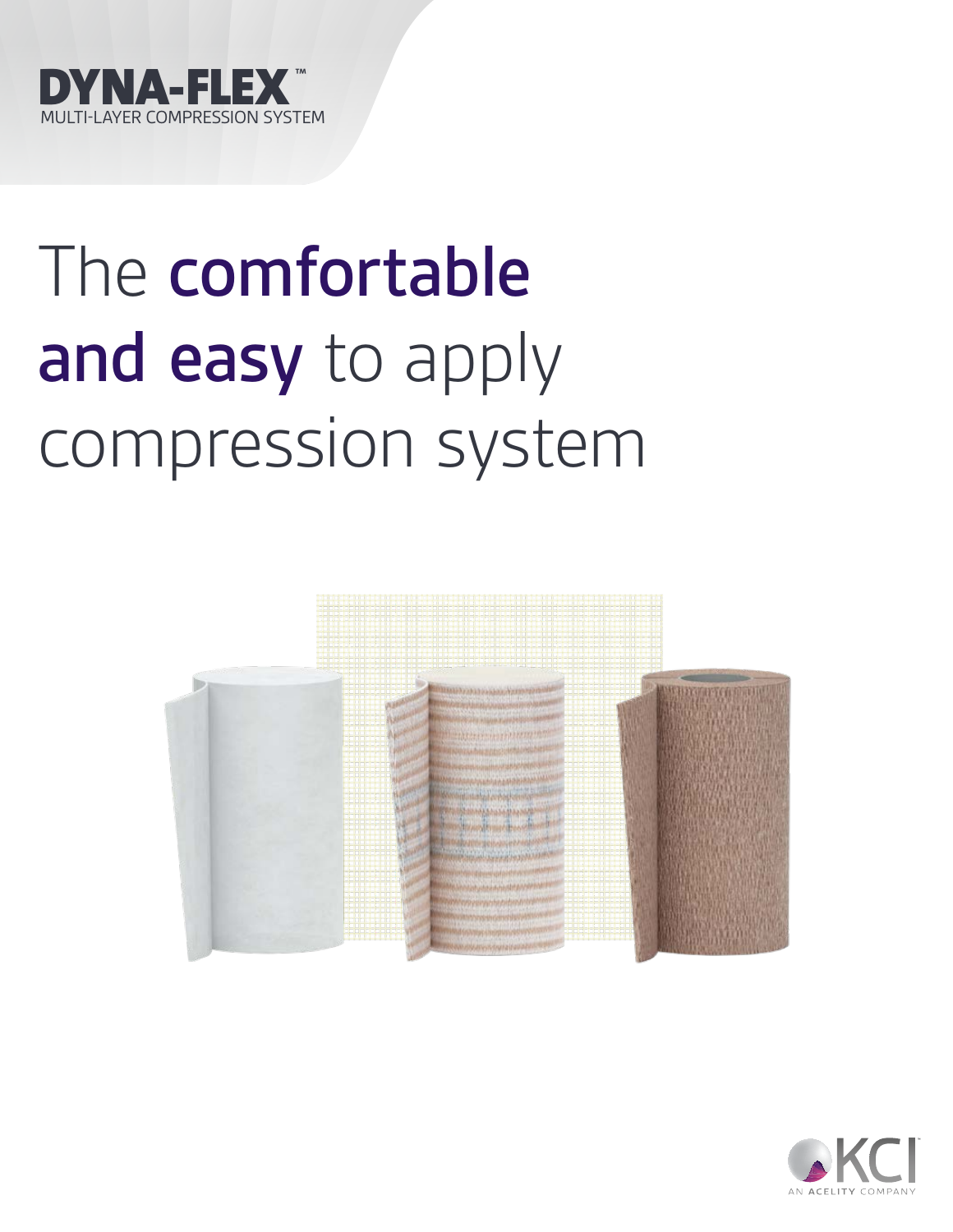## **WHAT IS IT?**

DYNA-FLEX™ Compression System is a multi-layer compression system that provides proven sustained compression<sup>1</sup>. Compression therapy helps reduce the effect of venous insufficiency<sup>2</sup>.

## **HOW IT WORKS?**

DYNA-FLEX™ Compression System provides sustained compression for up to seven days at both the ankle and below the knee, when used according to package insert directions.

#### **A kit contains:**

- Layer 1: Blue labeled bandage Layer 3: Red labeled bandage
- 
- 
- Layer 2: Green labeled bandage ADAPTIC™ Non-Adhering Dressing



#### First layer

The padding and absorption layer is soft, light and breathable.

- Helps protect the patient from pressure points
- Absorbent
- Comfortable for the patient

#### Second layer

The compression bandage uses an innovative, patented visual cue to aid proper application.

The bandage is printed with a rectangular pattern that turns to a square when correct level of stretch is achieved.

This assists in achieving reproducible pressures from one practitioner to another.



Third layer

The cohesive compression bandage helps prevent slippage and increases compliance.

## **WHEN TO USE IT**

DYNA-FLEX™ Compression System is suitable for use on patients requiring compression bandage management of the lower leg and with an ankle circumference 18 cm or larger (padded).

**Precaution:** This product contains natural rubber latex which may cause allergic reactions.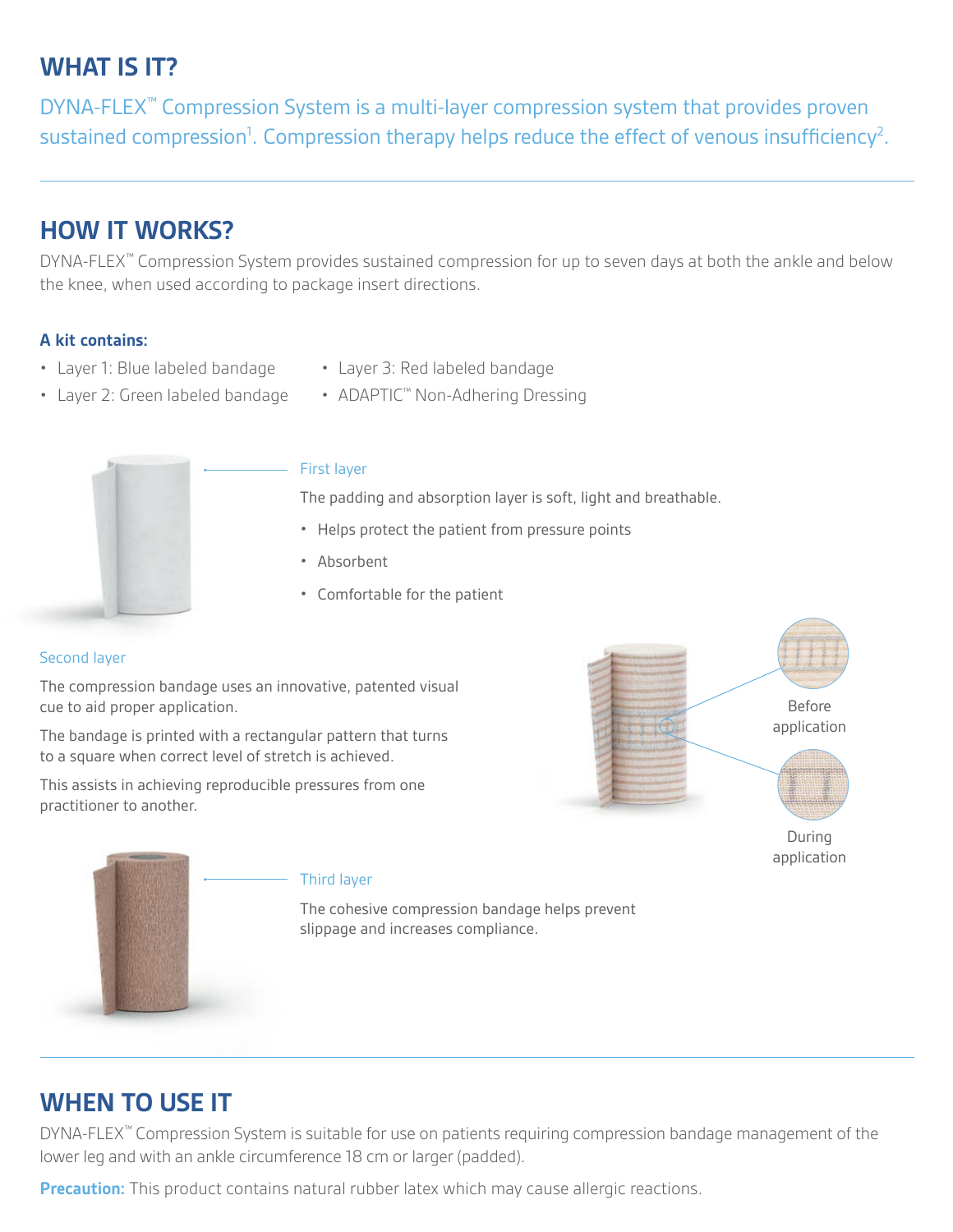## **USER GUIDE**

#### **BEFORE APPLICATION**

Refer to the instructions for use.

It should not be used on diabetic patients with small vessel disease and/or on patients with arterial disease. It is also important to remove or treat impediments to healing such as infection, devitalized tissue, or foreign materials in the wound bed.



Measure wound:

Confirm ankle circumference is greater than 7 inches (18 cm). Do not use on patients with an ankle brachial index (ABI) of less than 0.8.

Note that ankle circumference may change as edema is reduced.



Apply Layer 1: Blue labeled bandage

Wrap the padding/absorption layer from the base of the toes to just below the knee using a spiral technique at 50% overlap. Apply slight but sufficient tension so the layer is self-supporting. Cut off any excess bandage to avoid overlap at the knee. Secure with appropriate tape.



Apply Layer 3: Red labeled bandage

Wrap the cohesive compression bandage from the base of the toes to just below the knee using the spiral technique at 50% extension. Cut off any excess bandage to avoid overlap at the knee.



Cover the wound with the appropriate primary dressing, such as: **ADAPTIC**™ Dressing (included with the system) or any of the following dressings: **PROMOGRAN PRISMA**™ Matrix, **PROMOGRAN**™ Matrix Wound Dressing, **FIBRACOL**™ **Plus** Collagen Wound Dressing with Alginate, or **KERRAFOAM**™ Dressing Family.

**ACTISORB**™ **Silver 220** Antimicrobial Binding Dressing is suitable for use under compression bandaging<sup>3</sup>.

Follow your institution's protocol in determining an appropriate wound contact dressing.



Apply Layer 2: Green labeled bandage

This layer comes with a pressure indicator: the rectangular pattern turns to a square when correct stretch level is achieved.

Wrap the elastic bandage from the base of the toes to the ankle using the spiral technique. Begin using the figure eight technique at 50% extension from the ankle to just below the knee. To assist in application, it is recommended that the rectangular pattern on the bandage be stretched to a square pattern. Cut off any excess bandage to avoid overlap at the knee. Secure with appropriate tape.



#### How to remove

DYNA-FLEX™ Compression System should be removed by a clinician using blunt scissors. It may be easier to cut one layer at a time. After removal, clean and assess wound, chart progress, and continue treatment as necessary.

Dispose of the contaminated dressing and wraps. We suggest using the resealable, waterproof package provided.